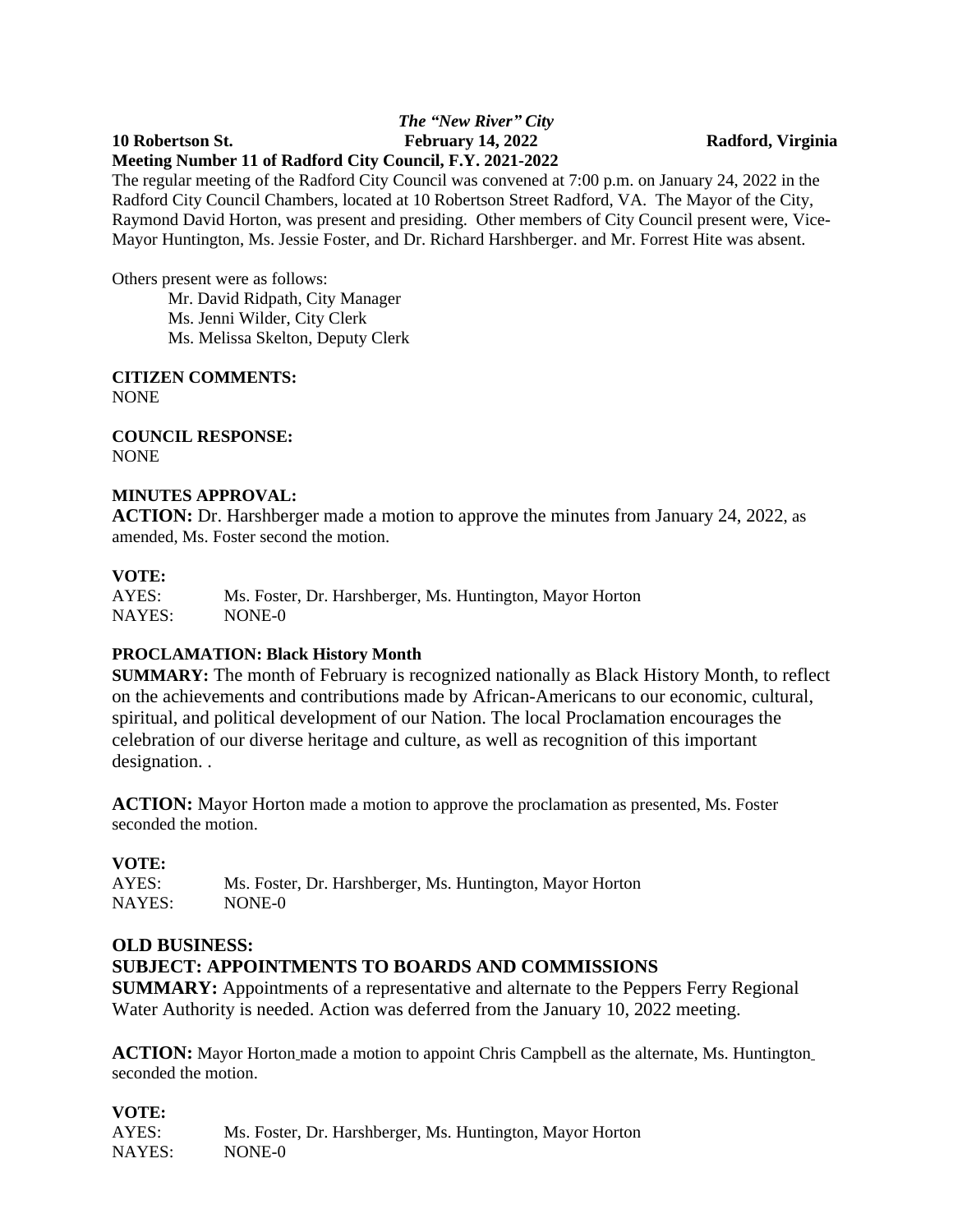#### **NEW BUSSINESS:**

# **SUBJECT: F.Y. 2021 Supplemental Appropriation**

**SUMMARY:** The F.Y. 2021 Audit has been completed by Robinson, Farmer, Cox and Associates. One of the recommendations required that the Water/Wastewater Fund and the Electric Fund receive a supplemental appropriation to correct the negative balances. Since the line items were balanced from other departmental accounts. The amounts included \$39,319 for the Water Fund and \$61,625 for the Electric Fund. Both have already been accounted for in the F.Y. 2021 Audit, but require formal action to closeout.

**ACTION:** Ms. Huntington made a motion to approve the resolution as presented, Dr. Harshberger seconded the motion.

# **VOTE:**

| AYES:  | Ms. Foster, Dr. Harshberger, Ms. Huntington, Mayor Horton |
|--------|-----------------------------------------------------------|
| NAYES: | <b>NONE</b>                                               |

# **SUBJECT: Appropriation Ordinance 1749.36-Police Department**

**SUMMARY:** The Police Department has received a grant from the Virginia 911 Services Board, in the amount of \$3,000. The funds will be used for Emergency Medical Dispatch training in the 911 Communications Center

**ACTION**: Ms. Huntington made a motion to approve Appropriation Ordinance 1749.36 on the first reading, Ms. Foster seconded the motion.

# **VOTE:**

| AYES:  | Ms. Foster, Dr. Harshberger, Ms. Huntington, Mayor Horton |
|--------|-----------------------------------------------------------|
| NAYES: | NONE-0                                                    |

**ACTION:** Dr. Harshberger made a motion to dispense with the second reading of Appropriation Ordinance 1749.36, Ms. Foster seconded the motion.

# **VOTE:**

| AYES:  | Ms. Foster, Dr. Harshberger, Ms. Huntington, Mayor Horton |
|--------|-----------------------------------------------------------|
| NAYES: | NONE-0                                                    |

# **SUBJECT: Appropriation Ordinance 1749.37-Police Department**

**SUMMARY:** The Police Department has received a grant from the Byrne Justice Assistance Grant Program, administered by the Virginia Department of Criminal Justice Services, in the amount of \$5,874. The funds will be used to purchase 8 replacement portable radios capable of supporting newer frequency upgrades.

**ACTION**: Ms. Huntington made a motion to approve Appropriation Ordinance 1749.37 on the first reading, Ms. Foster seconded the motion.

# **VOTE:**

| AYES:  | Ms. Foster, Dr. Harshberger, Ms. Huntington, Mayor Horton |
|--------|-----------------------------------------------------------|
| NAYES: | NONE-0                                                    |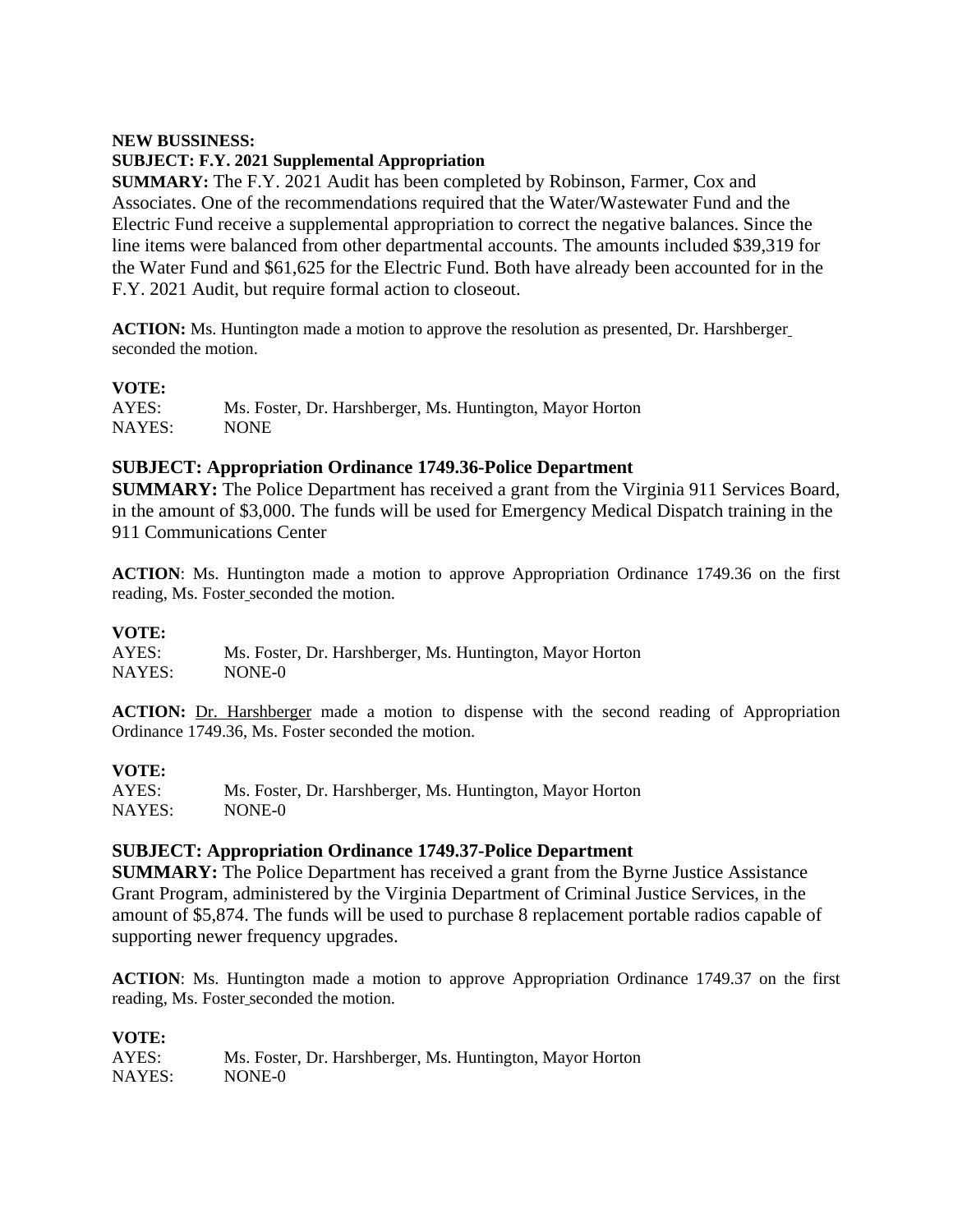**ACTION:** Dr. Harshberger made a motion to dispense with the second reading of Appropriation Ordinance 1749.37, Ms. Foster seconded the motion.

#### **VOTE:**

AYES: Ms. Foster, Dr. Harshberger, Ms. Huntington, Mayor Horton NAYES: NONE-0

#### **SUBJECT: Appropriation Ordinance 1749.38-DSS**

**SUMMARY:** The Department of Social Services has received a grant in the amount of \$2,000 from the Virginia Housing Development Authority. The funds will provide for 5 emergency housing vouchers to advance affordable housing options to low-income families and individuals. The \$2,000 can be used for utility deposits, security deposits, or housing search assistance. No local match is required

**ACTION**: Dr. Harshberger made a motion to approve Appropriation Ordinance 1749.38 on the first reading, Ms. Huntington seconded the motion.

#### **VOTE:**

| AYES:  | Ms. Foster, Dr. Harshberger, Ms. Huntington, Mayor Horton |
|--------|-----------------------------------------------------------|
| NAYES: | NONE-0                                                    |

**ACTION:** Dr. Harshberger made a motion to dispense with the second reading of Appropriation Ordinance 1749.38, Ms. Foster seconded the motion.

# **VOTE:**

Ms. Foster, Dr. Harshberger, Ms. Huntington, Mayor Horton NAYES: NONE-0

#### **SUBJECT: Appropriation Ordinance 1749.39-DSS**

**SUMMARY:** The Department of Social Services has received a grant in the amount of \$30,955 from the Virginia Housing Development Authority. The funds will be used to support the Housing Choice Voucher Program by providing administrative support.

**ACTION**: Dr. Harshberger made a motion to approve Appropriation Ordinance 1749.39 on the first reading, Ms. Huntington seconded the motion.

#### **VOTE:**

| AYES:  | Ms. Foster, Dr. Harshberger, Ms. Huntington, Mayor Horton |
|--------|-----------------------------------------------------------|
| NAYES: | NONE-0                                                    |

**ACTION:** Dr. Harshberger made a motion to dispense with the second reading of Appropriation Ordinance 1749.39, Ms. Foster seconded the motion.

#### **VOTE:**

| AYES:  | Ms. Foster, Dr. Harshberger, Ms. Huntington, Mayor Horton |
|--------|-----------------------------------------------------------|
| NAYES: | NONE-0                                                    |

#### **SUBJECT: Appropriation Ordinance 1749.40-DSS**

**SUMMARY:** The Department of Social Services has received a grant in the amount of \$6,435 from the Virginia Housing Development Authority. The funds from the "Promoting Safe and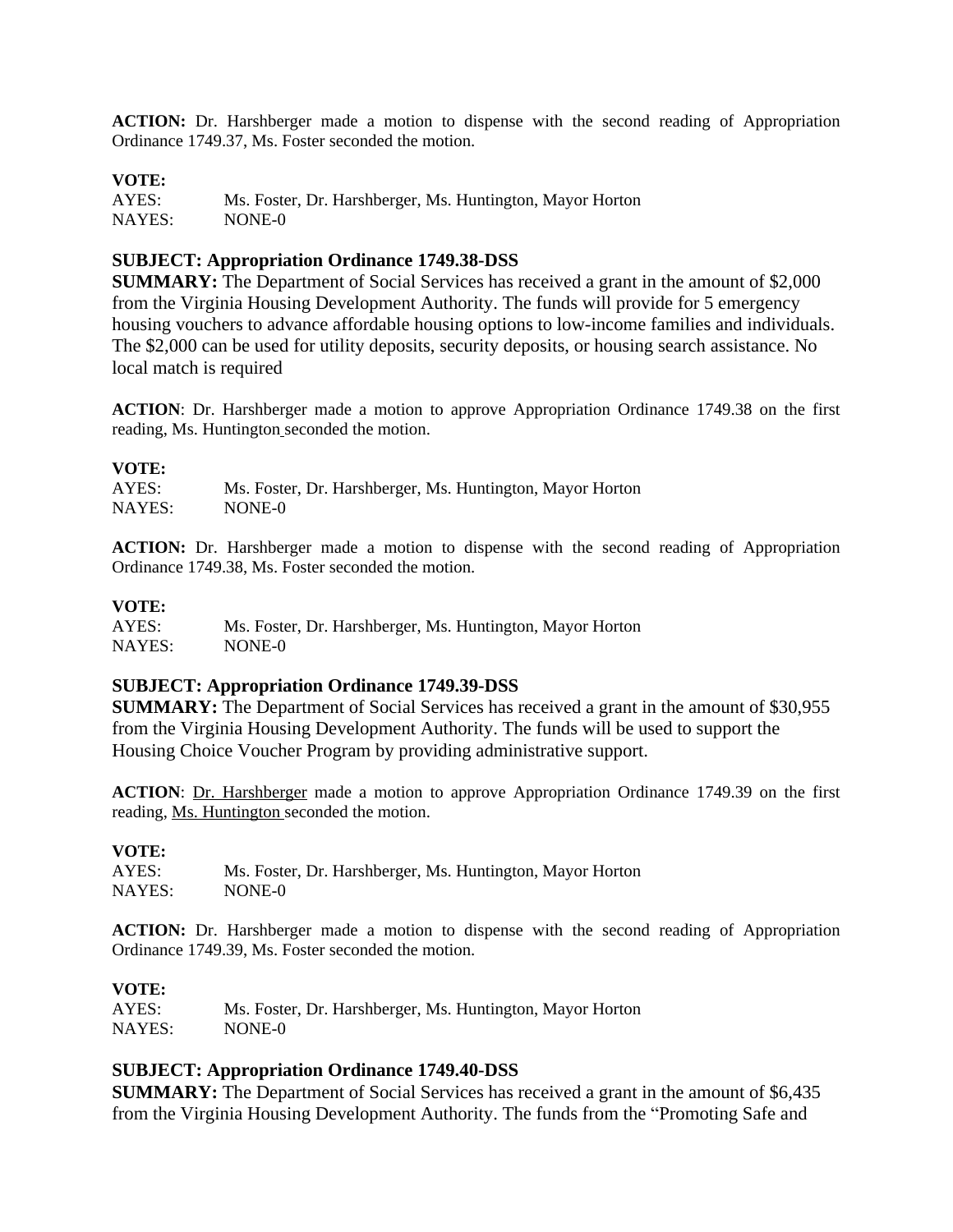Stable Families Program", will be used to assist children and families by providing services associated with family preservation, family support, family unification, as well as adoption promotion and support.

ACTION: Ms. Foster\_made a motion to approve Appropriation Ordinance 1749.40 on the first reading, Ms., Huntington seconded the motion.

#### **VOTE:**

| AYES:  | Ms. Foster, Dr. Harshberger, Ms. Huntington, Mayor Horton |
|--------|-----------------------------------------------------------|
| NAYES: | NONE-0                                                    |

**ACTION:** Ms. Foster made a motion to dispense with the second reading of Appropriation Ordinance 1749.40, Ms. Huntington seconded the motion.

# **VOTE:**

| AYES:  | Ms. Foster, Dr. Harshberger, Ms. Huntington, Mayor Horton |
|--------|-----------------------------------------------------------|
| NAYES: | NONE-0                                                    |

# **SUBJECT: Appropriation Ordinance 1749.41-DSS**

**SUMMARY:** The Department of Social Services has received a grant in the amount of \$5,746 from the Virginia Housing Development Authority. The funds will be used to help administer the Adult Protective Services Program by expanding and improving investigative services associated with allegations of abuse, neglect, and exploitation. No local match is required, and the program is associated with American Rescue Plan Act funds.

**ACTION**: Ms. Foster made a motion to approve Appropriation Ordinance 1749.41 on the first reading, Dr. Harshberger seconded the motion.

#### **VOTE:**

AYES: Ms. Foster, Dr. Harshberger, Ms. Huntington, Mayor Horton NAYES: NONE-0

**ACTION:** Ms. Foster made a motion to dispense with the second reading of Appropriation Ordinance 1749.41, Dr. Harshberger seconded the motion.

#### **VOTE:**

| AYES:  | Ms. Foster, Dr. Harshberger, Ms. Huntington, Mayor Horton |
|--------|-----------------------------------------------------------|
| NAYES: | NONE-0                                                    |

#### **CITY MANAGER COMMENTS:**

Mr. Ridpath stated that we are continuing to watch the action in the General Assembly, the roundabout has been repaired, and the lease for the Community garden will need to be renewed, but can be handled in the administration office. Mr. Ridpath also stated there are several projects underway and we are gearing up to cleanup with fresh eyes for spring.

#### **COUNCIL COMMENTS:**

Ms. Huntington discussed her ride a long, or rather sitting in with Dispatch, she stated all they do in one evening is very impressive and she enjoyed her time with them.